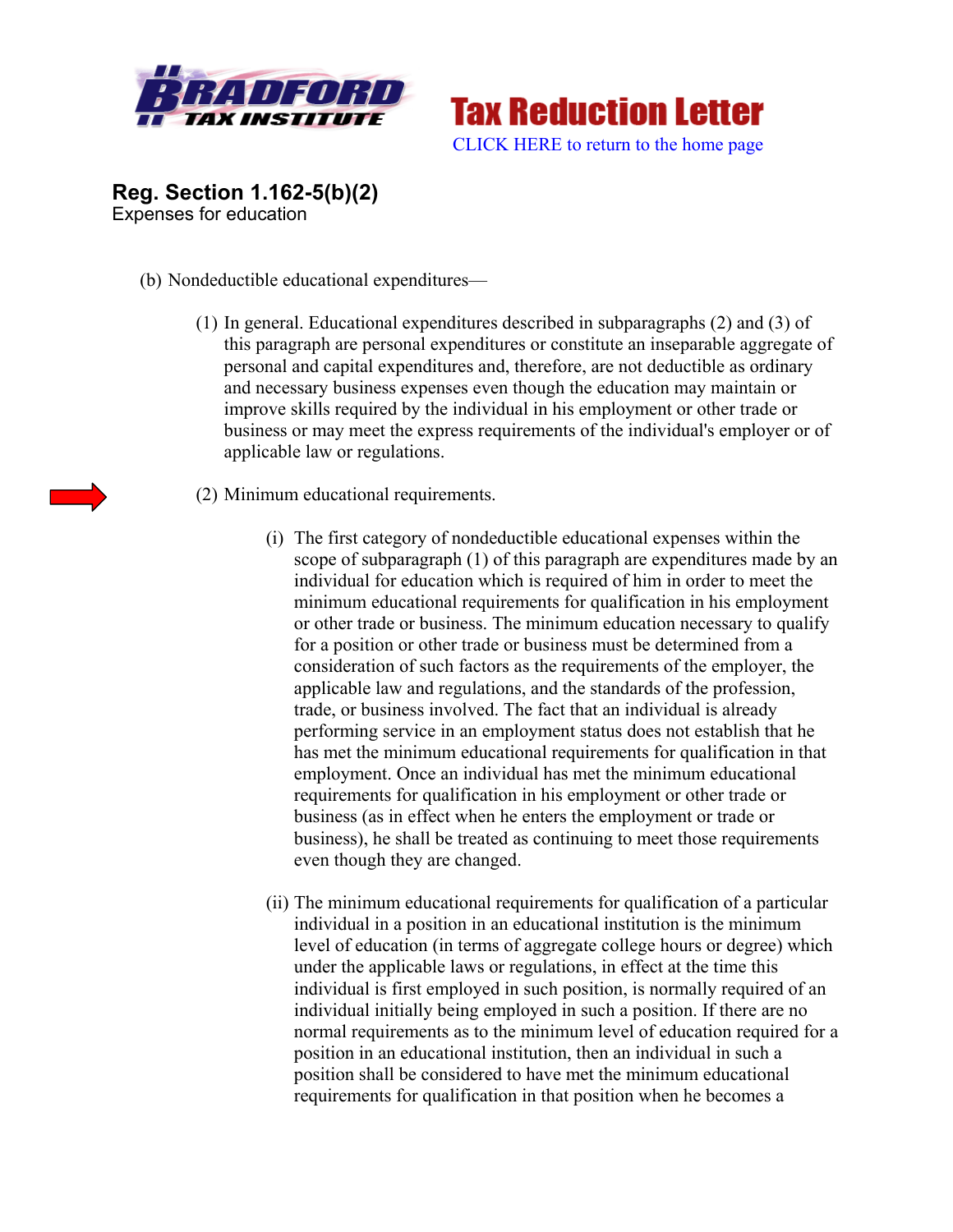member of the faculty of the educational institution. The determination of whether an individual is a member of the faculty of an educational institution must be made on the basis of the particular practices of the institution. However, an individual will ordinarily be considered to be a member of the faculty of an institution if (a) he has tenure or his years of service are being counted toward obtaining tenure; (b) the institution is making contributions to a retirement plan (other than Social Security or a similar program) in respect of his employment; or (c) he has a vote in faculty affairs.

(iii)The application of this subparagraph may be illustrated by the following examples:

Example (1). General facts: State X requires a bachelor's degree for beginning secondary school teachers which must include 30 credit hours of professional educational courses. In addition, in order to retain his position, a secondary school teacher must complete a fifth year of preparation within 10 years after beginning his employment. If an employing school official certifies to the State Department of Education that applicants having a bachelor's degree and the required courses in professional education cannot be found, he may hire individuals as secondary school teachers if they have completed a minimum of 90 semester hours of college work. However, to be retained in his position, such an individual must obtain his bachelor's degree and complete the required professional educational courses within 3 years after his employment commences. Under these facts, a bachelor's degree, without regard to whether it includes 30 credit hours of professional educational courses, is considered to be the minimum educational requirement for qualification as a secondary school teacher in State X. This is the case notwithstanding the number of teachers who are actually hired without such a degree. The following are examples of the application of these facts in particular situations:

Situation 1. A, at the time he is employed as a secondary school teacher in State X, has a bachelor's degree including 30 credit hours of professional educational courses. After his employment, A completes a fifth college year of education and, as a result, is issued a standard certificate. The fifth college year of education undertaken by A is not education required to meet the minimum educational requirements for qualification as a secondary school teacher. Accordingly, the expenditures for such education are deductible unless the expenditures are for education which is part of a program of study being pursued by A which will lead to qualifying him in a new trade or business.

Situation 2. Because of a shortage of applicants meeting the stated requirements, B, who has a bachelor's degree, is employed as a secondary school teacher in State X even though he has only 20 credit hours of professional educational courses. After his employment, B takes an additional 10 credit hours of professional educational courses. Since these courses do not constitute education required to meet the minimum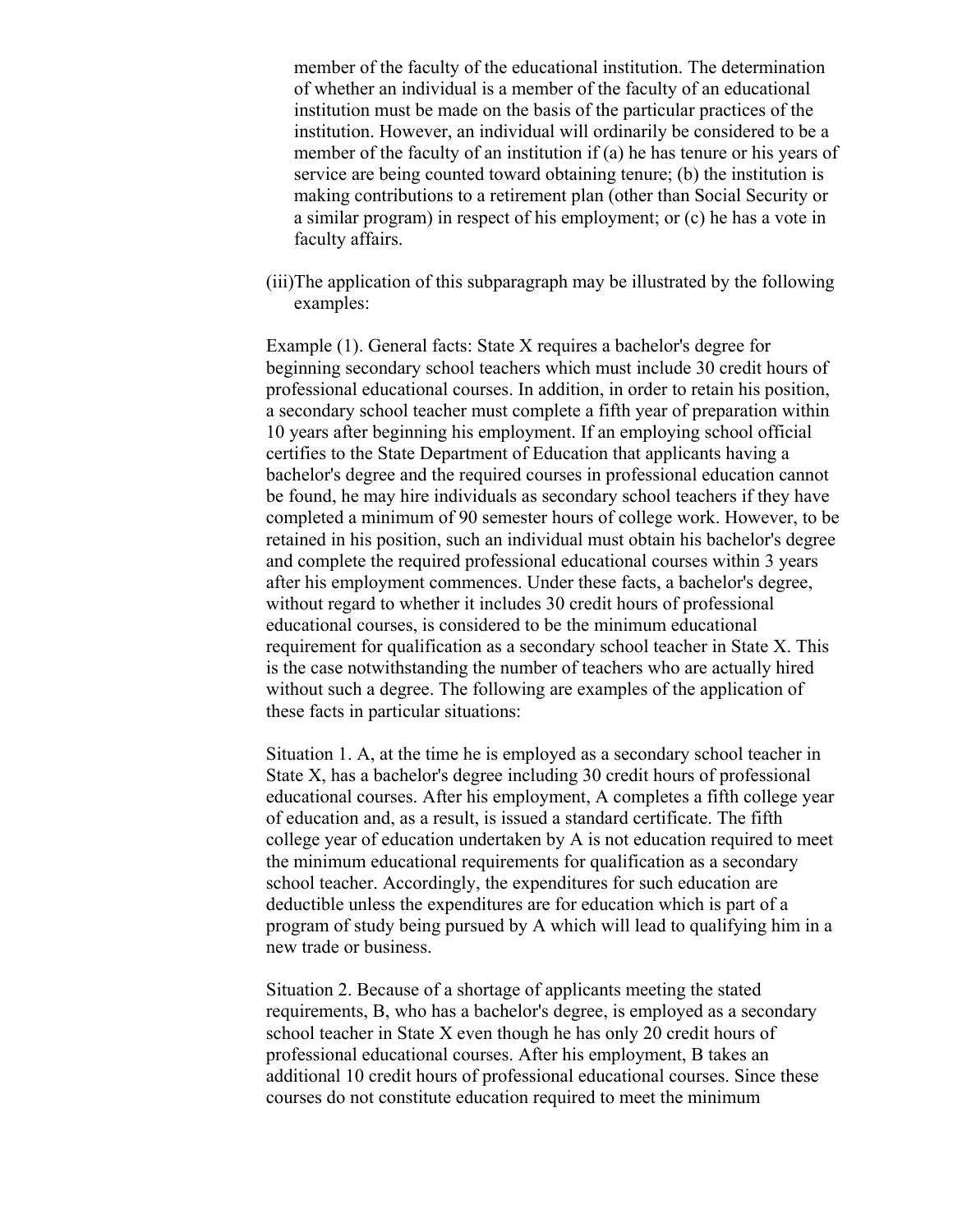educational requirements for qualification as a secondary school teacher which is a bachelor's degree and will not lead to qualifying B in a new trade or business, the expenditures for such courses are deductible.

Situation 3. Because of a shortage of applicants meeting the stated requirements, C is employed as a secondary school teacher in State X although he has only 90 semester hours of college work toward his bachelor's degree. After his employment, C undertakes courses leading to a bachelor's degree. These courses (including any courses in professional education) constitute education required to meet the minimum educational requirements for qualification as a secondary school teacher. Accordingly, the expenditures for such education are not deductible.

Situation 4. Subsequent to the employment of A, B, and C, but before they have completed a fifth college year of education, State X changes its requirements affecting secondary school teachers to provide that beginning teachers must have completed 5 college years of preparation. In the cases of A, B, and C, a fifth college year of education is not considered to be education undertaken to meet the minimum educational requirements for qualifications as a secondary school teacher. Accordingly, expenditures for a fifth year of college will be deductible unless the expenditures are for education which is part of a program being pursued by A, B, or C which will lead to qualifying him in a new trade or business.

Example (2). D, who holds a bachelor's degree, obtains temporary employment as an instructor at University Y and undertakes graduate courses as a candidate for a graduate degree. D may become a faculty member only if he obtains a graduate degree and may continue to hold a position as instructor only so long as he shows satisfactory progress towards obtaining this graduate degree. The graduate courses taken by D constitute education required to meet the minimum educational requirements for qualification in D's trade or business and, thus, the expenditures for such courses are not deductible.

Example (3). E, who has completed 2 years of a normal 3-year law school course leading to a bachelor of laws degree (LL.B.), is hired by a law firm to do legal research and perform other functions on a full-time basis. As a condition to continued employment, E is required to obtain an LL.B. and pass the State bar examination. E completes his law school education by attending night law school, and he takes a bar review course in order to prepare for the State bar examination. The law courses and bar review course constitute education required to meet the minimum educational requirements for qualification in E's trade or business and, thus, the expenditures for such courses are not deductible.

(3) Qualification for new trade or business.

(i) The second category of nondeductible educational expenses within the scope of subparagraph (1) of this paragraph are expenditures made by an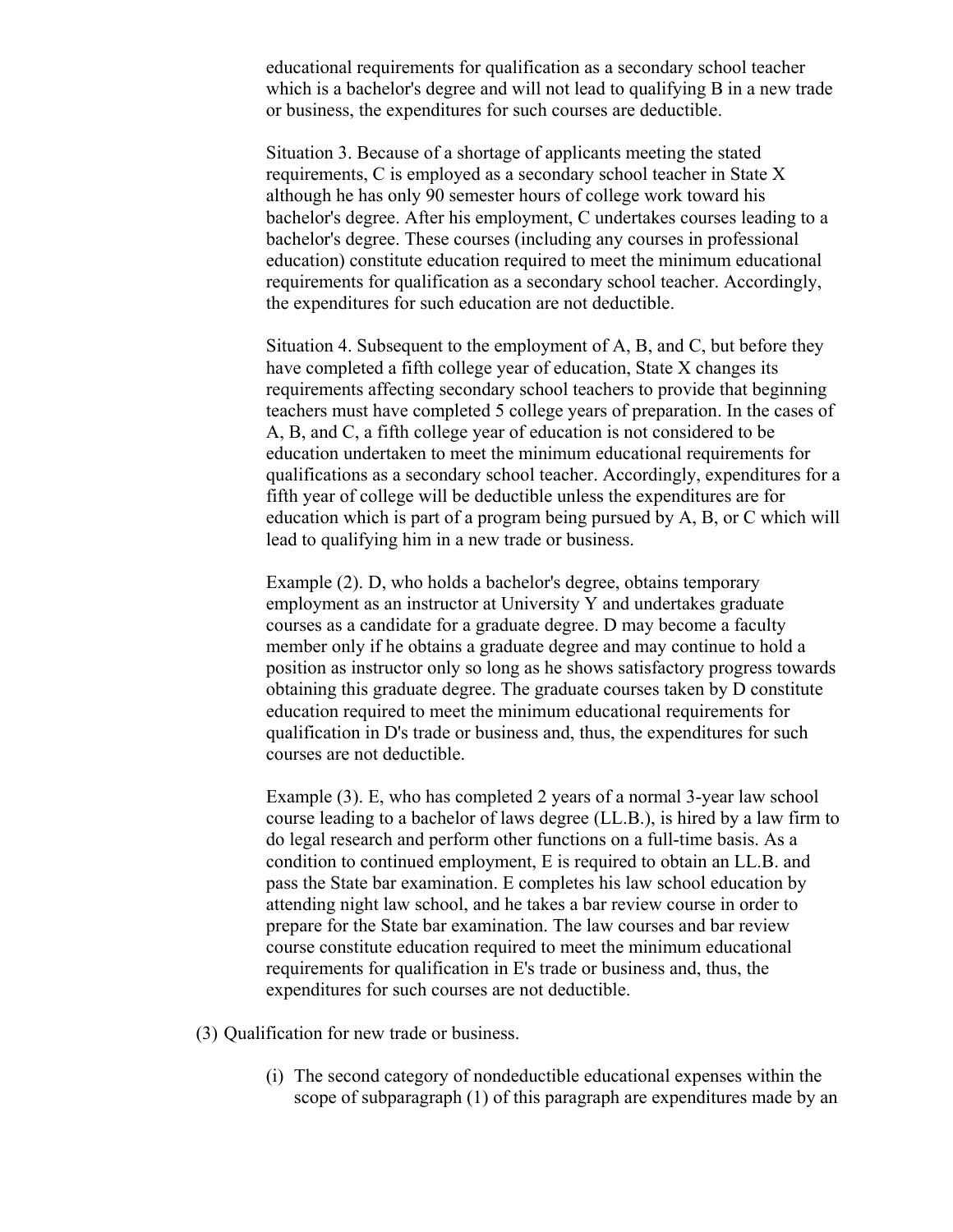individual for education which is part of a program of study being pursued by him which will lead to qualifying him in a new trade or business. In the case of an employee, a change of duties does not constitute a new trade or business if the new duties involve the same general type of work as is involved in the individual's present employment. For this purpose, all teaching and related duties shall be considered to involve the same general type of work. The following are examples of changes in duties which do not constitute new trades or businesses:

- (a) Elementary to secondary school classroom teacher.
- (b) Classroom teacher in one subject (such as mathematics) to classroom teacher in another subject (such as science).
- (c) Classroom teacher to guidance counselor.
- (d) Classroom teacher to principal.
- (ii) The application of this subparagraph to individuals other than teachers may be illustrated by the following examples:

Example (1). A, a self-employed individual practicing a profession other than law, for example, engineering, accounting, etc., attends law school at night and after completing his law school studies receives a bachelor of laws degree. The expenditures made by A in attending law school are nondeductible because this course of study qualifies him for a new trade or business.

Example (2). Assume the same facts as in example (1) except that A has the status of an employee rather than a self-employed individual, and that his employer requires him to obtain a bachelor of laws degree. A intends to continue practicing his nonlegal profession as an employee of such employer. Nevertheless, the expenditures made by A in attending law school are not deductible since this course of study qualifies him for a new trade or business.

Example (3). B, a general practitioner of medicine, takes a 2-week course reviewing new developments in several specialized fields of medicine. B's expenses for the course are deductible because the course maintains or improves skills required by him in his trade or business and does not qualify him for a new trade or business.

Example (4). C, while engaged in the private practice of psychiatry, undertakes a program of study and training at an accredited psychoanalytic institute which will lead to qualifying him to practice psychoanalysis. C's expenditures for such study and training are deductible because the study and training maintains or improves skills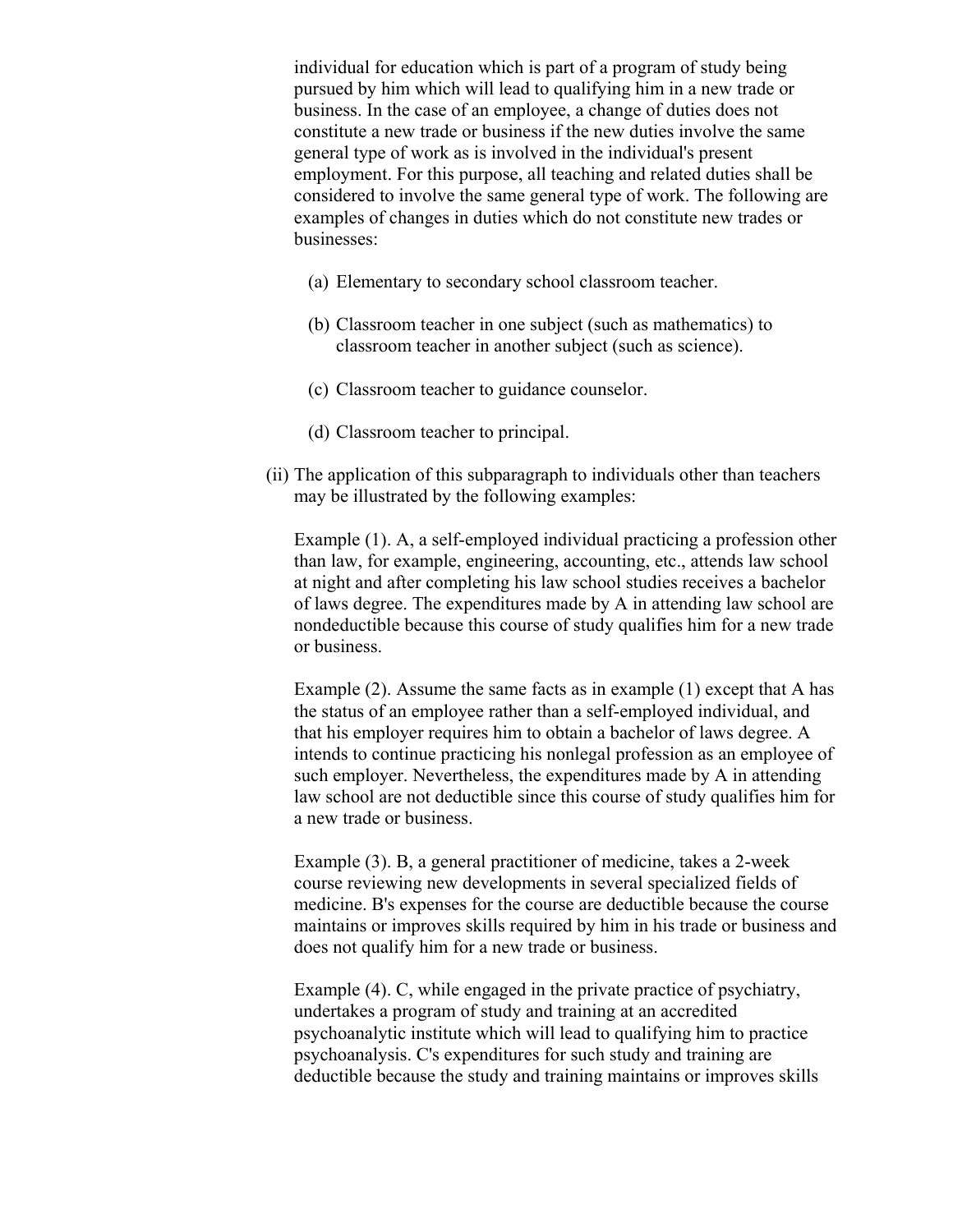required by him in his trade or business and does not qualify him for a new trade or business.

- (c) Deductible educational expenditures—
	- (1) Maintaining or improving skills. The deduction under the category of expenditures for education which maintains or improves skills required by the individual in his employment or other trade or business includes refresher courses or courses dealing with current developments as well as academic or vocational courses provided the expenditures for the courses are not within either category of nondeductible expenditures described in paragraph (b) (2) or (3) of this section.
	- (2) Meeting requirements of employer. An individual is considered to have undertaken education in order to meet the express requirements of his employer, or the requirements of applicable law or regulations, imposed as a condition to the retention by the taxpayer of his established employment relationship, status, or rate of compensation only if such requirements are imposed for a bona fide business purpose of the individual's employer. Only the minimum education necessary to the retention by the individual of his established employment relationship, status, or rate of compensation may be considered as undertaken to meet the express requirements of the taxpayer's employer. However, education in excess of such minimum education may qualify as education undertaken in order to maintain or improve the skills required by the taxpayer in his employment or other trade or business (see subparagraph (1) of this paragraph). In no event, however, is a deduction allowable for expenditures for education which, even though for education required by the employer or applicable law or regulations, are within one of the categories of nondeductible expenditures described in paragraph (b) (2) and (3) of this section.
- (d) Travel as a form of education. Subject to the provisions of paragraph (b) and (e) of this section, expenditures for travel (including travel while on sabbatical leave) as a form of education are deductible only to the extent such expenditures are attributable to a period of travel that is directly related to the duties of the individual in his employment or other trade or business. For this purpose, a period of travel shall be considered directly related to the duties of an individual in his employment or other trade or business only if the major portion of the activities during such period is of a nature which directly maintains or improves skills required by the individual in such employment or other trade or business. The approval of a travel program by an employer or the fact that travel is accepted by an employer in the fulfillment of its requirements for retention of rate of compensation, status or employment, is not determinative that the required relationship exists between the travel involved and the duties of the individual in his particular position.
- (e) Travel away from home. (1) If an individual travels away from home primarily to obtain education the expenses of which are deductible under this section, his expenditures for travel, meals, and lodging while away from home are deductible. However, if as an incident of such trip the individual engages in some personal activity such as sightseeing, social visiting, or entertaining, or other recreation, the portion of the expenses attributable to such personal activity constitutes nondeductible personal or living expenses and is not